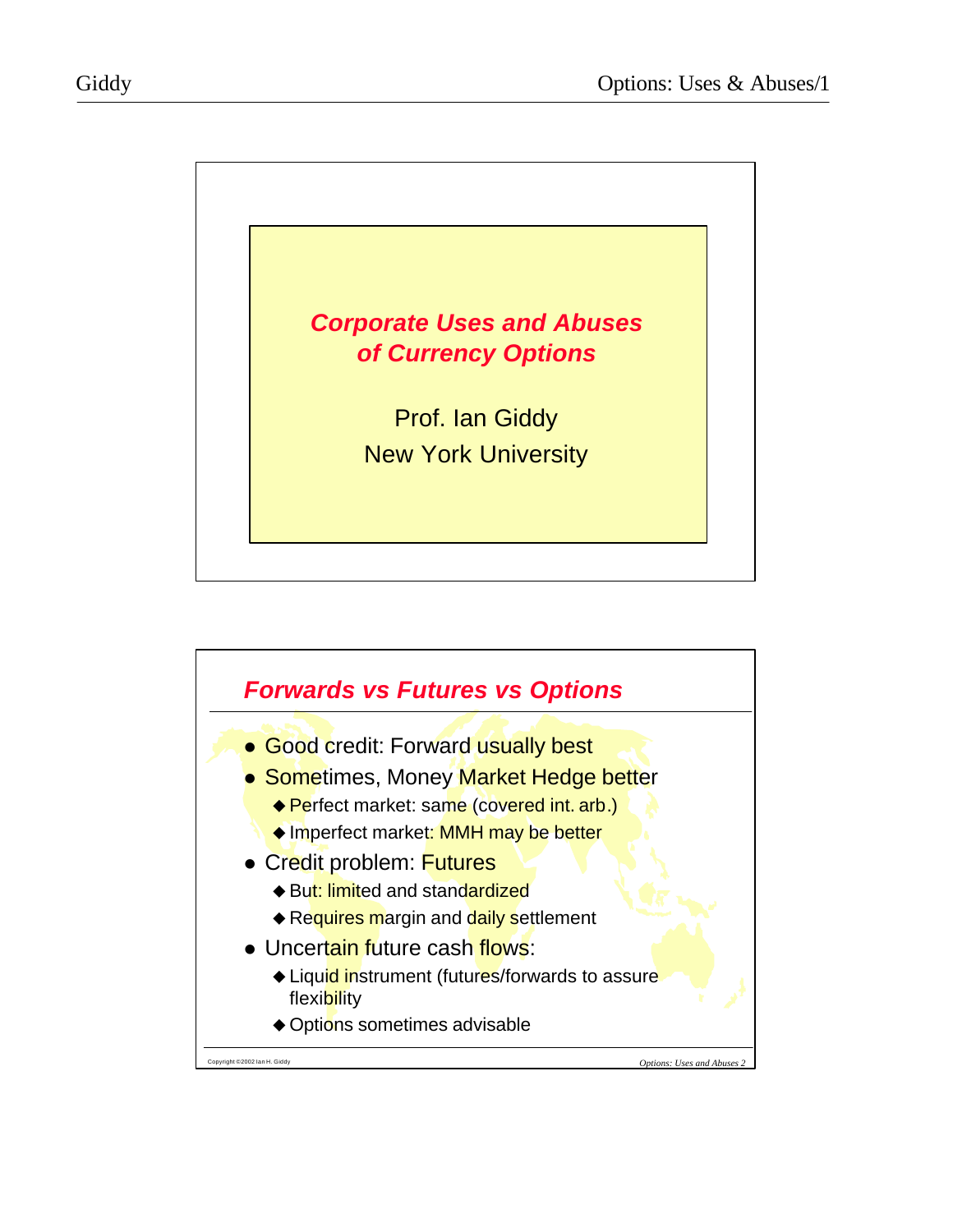

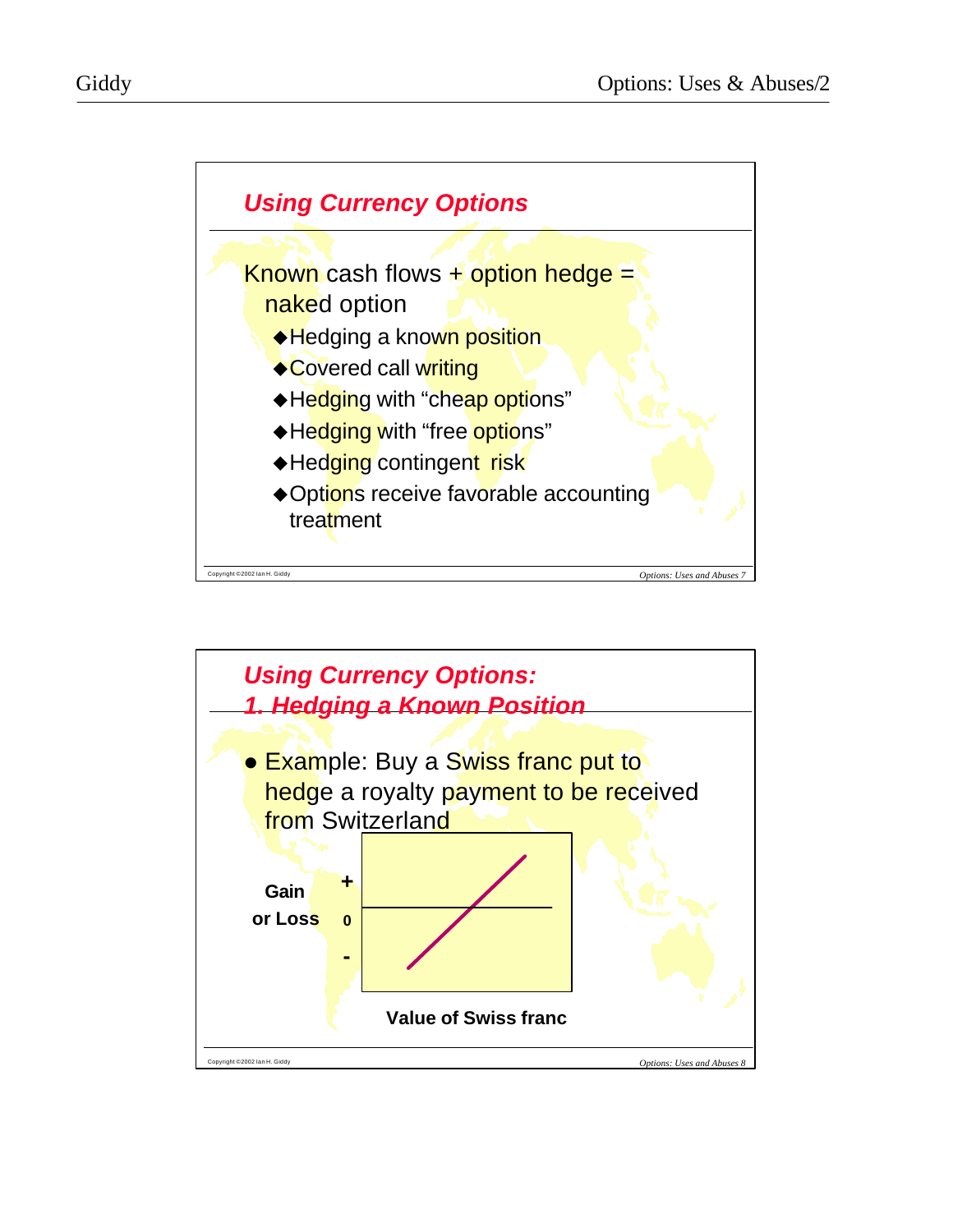



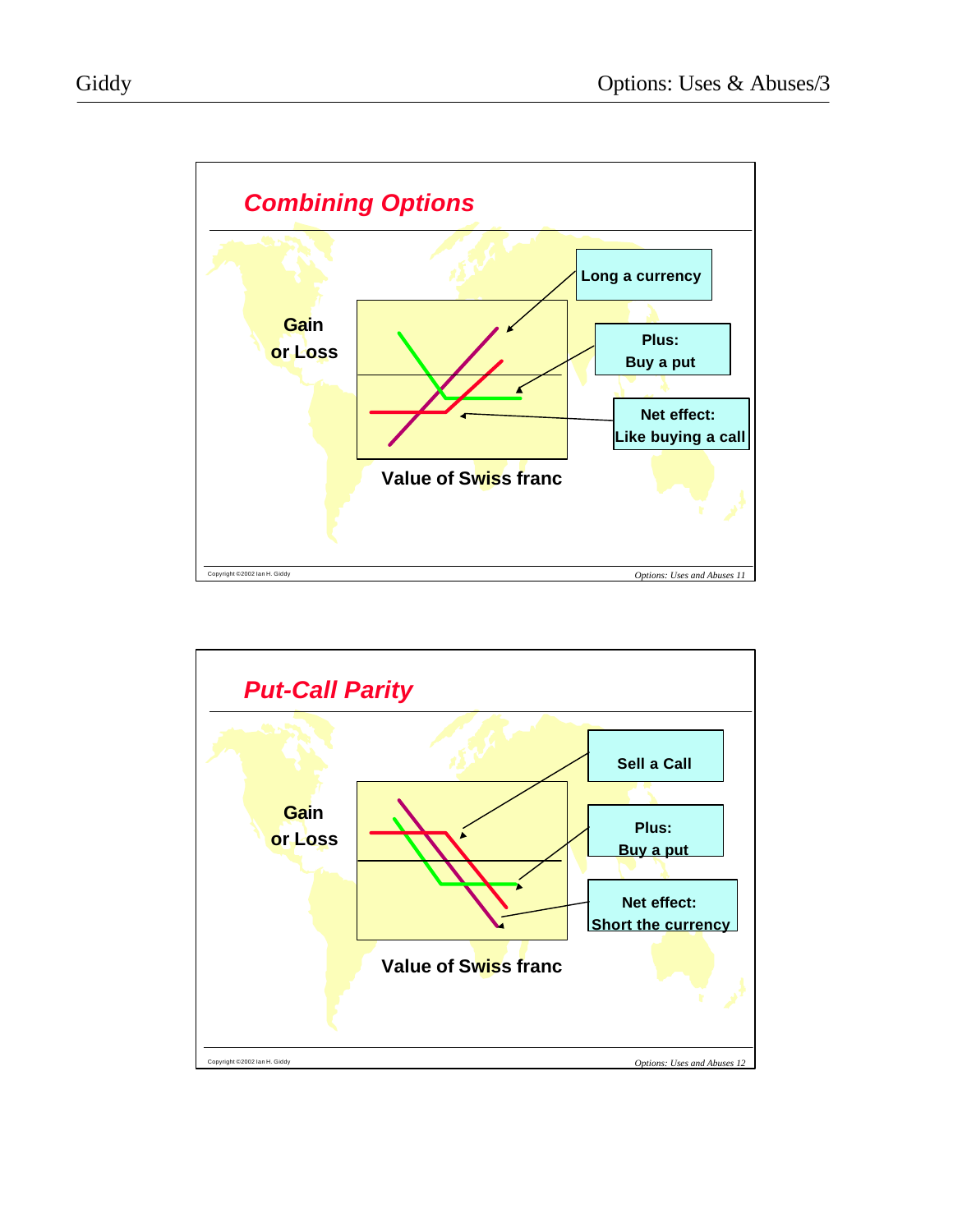



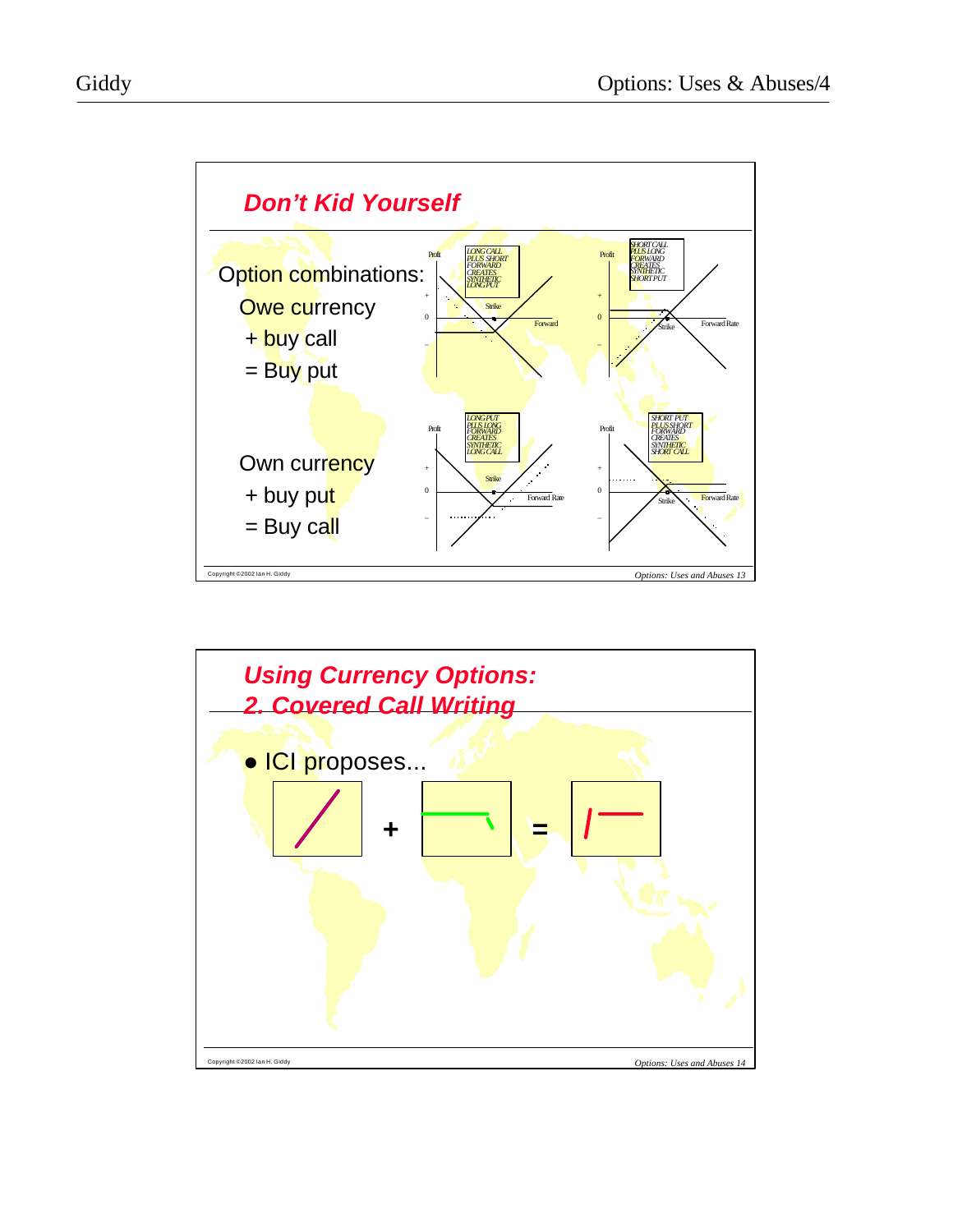

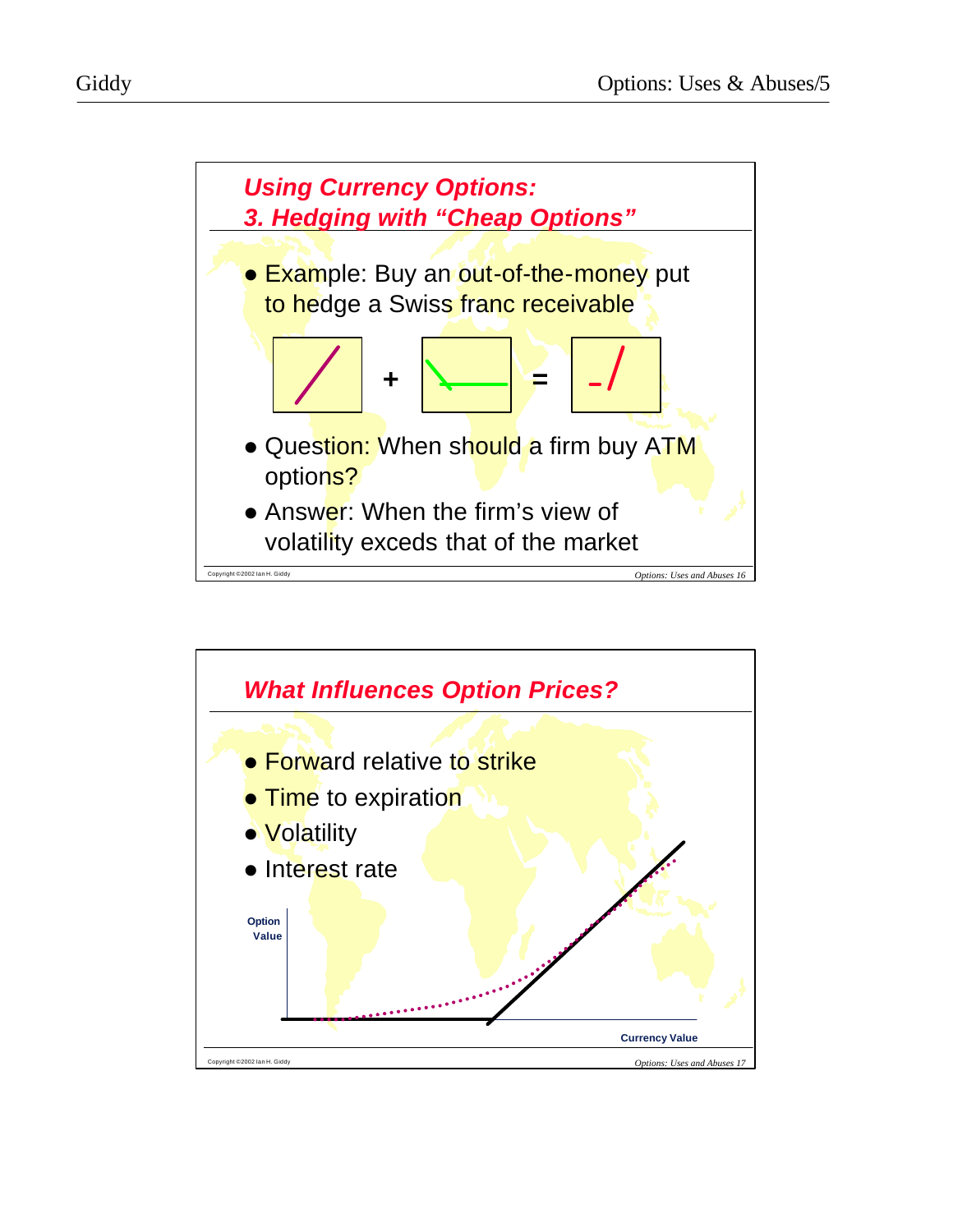

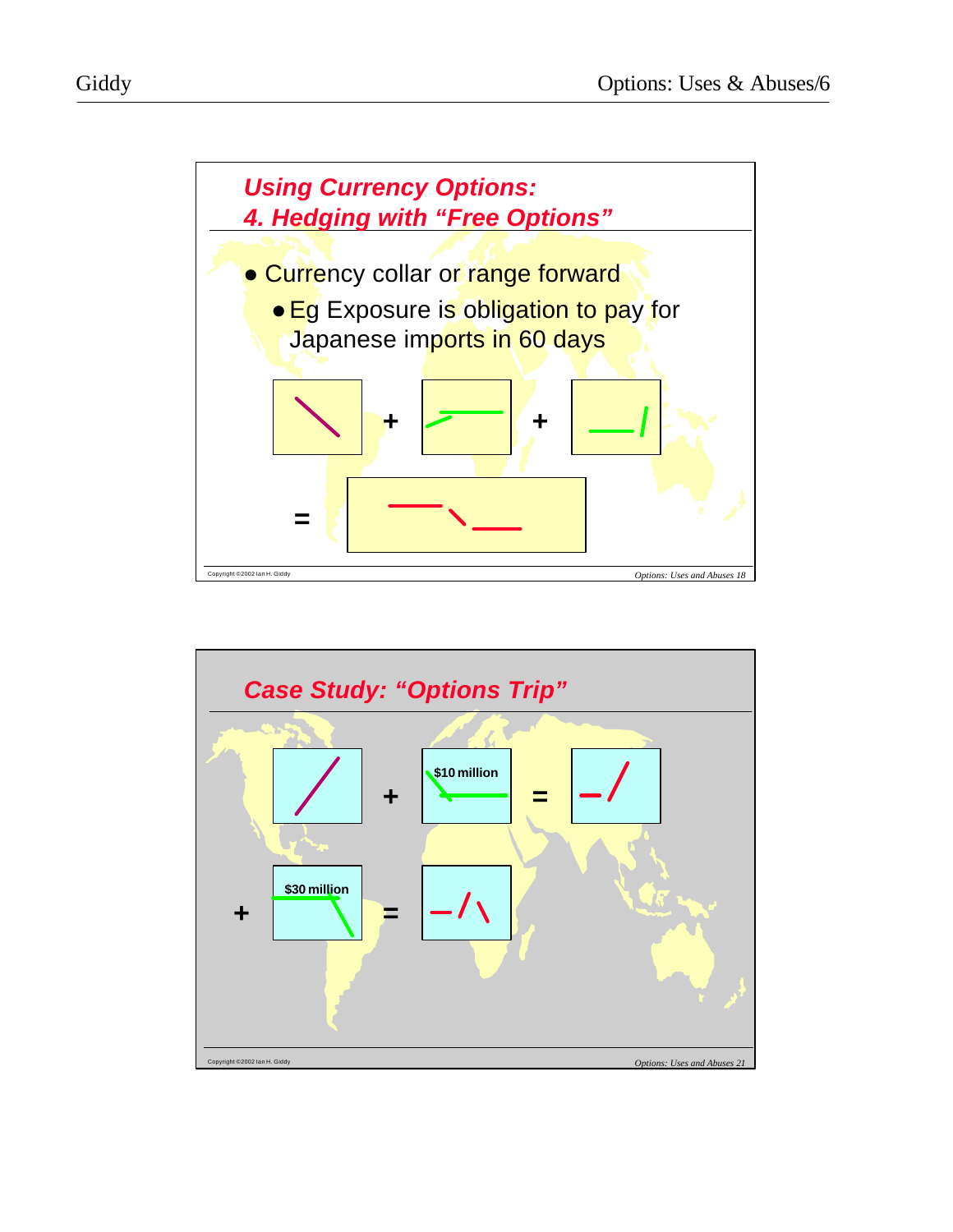

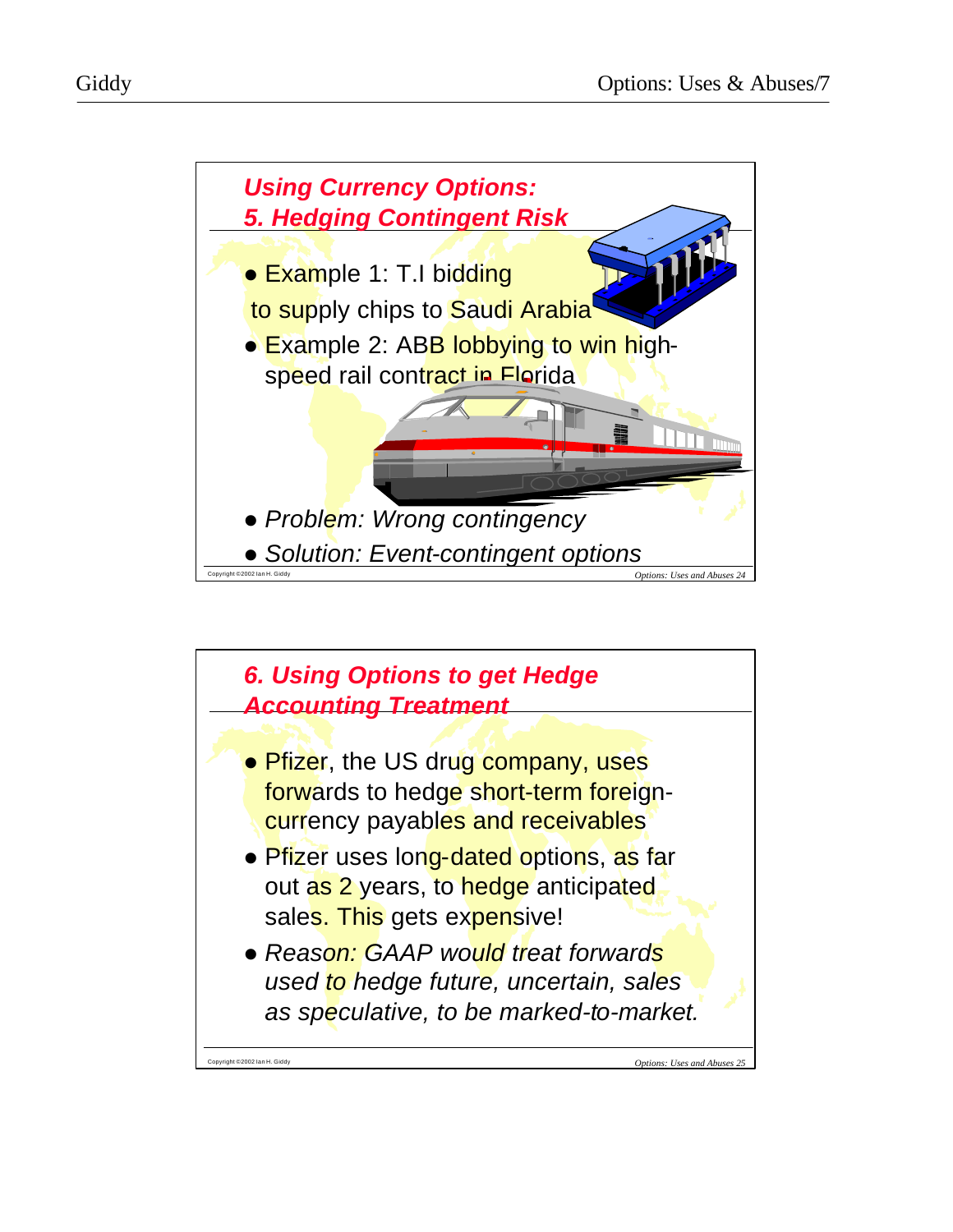

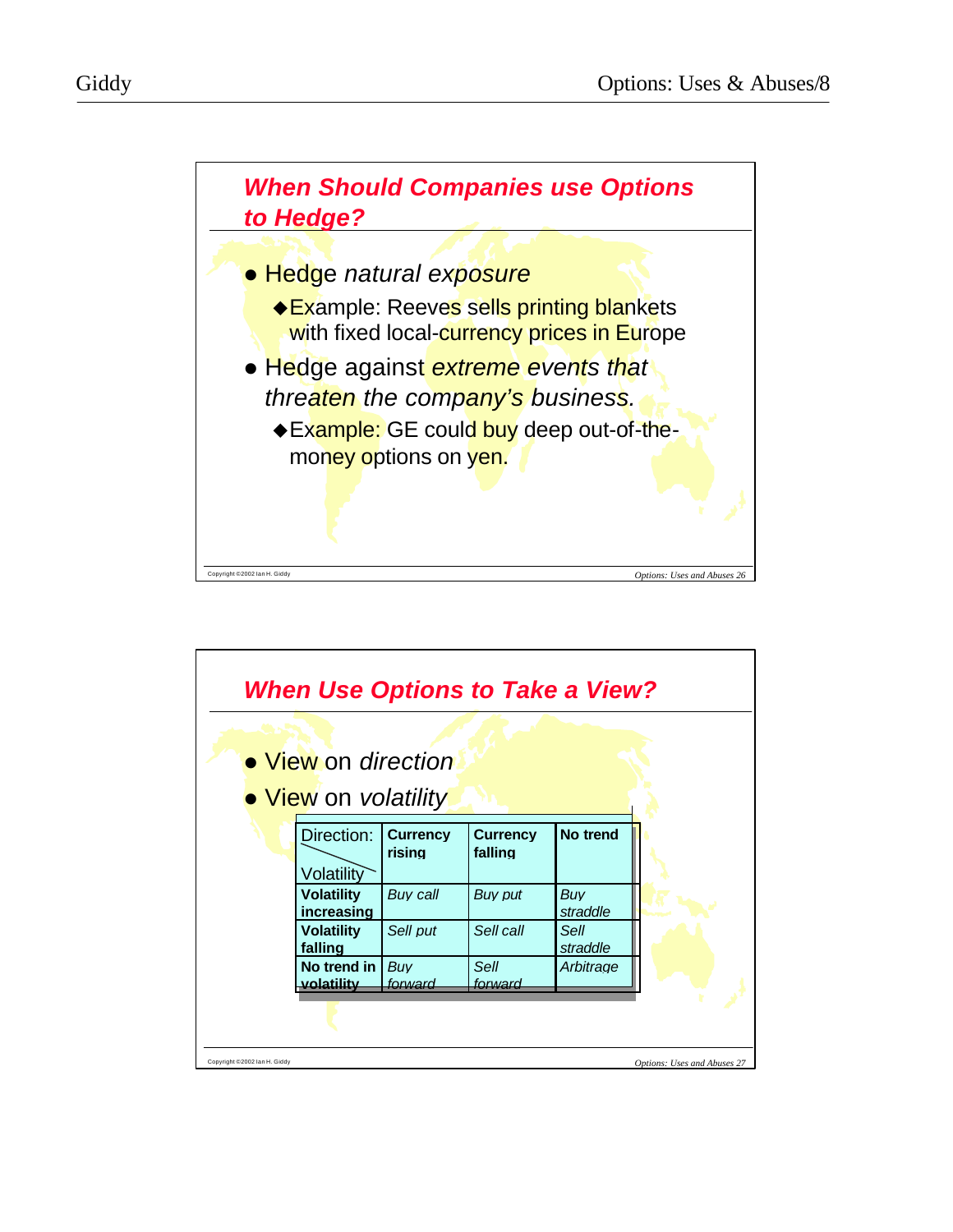

| <b>Identifiable</b>             | Debt, swaps,                                                            |
|---------------------------------|-------------------------------------------------------------------------|
| exposure                        | forward contracts                                                       |
| Uncertain exposure              | <b>Instruments with</b><br>flexibility, such as<br>forwards and futures |
| Exposure that                   | Deep-out-of-the-                                                        |
| threatens financial<br>distress | money options                                                           |